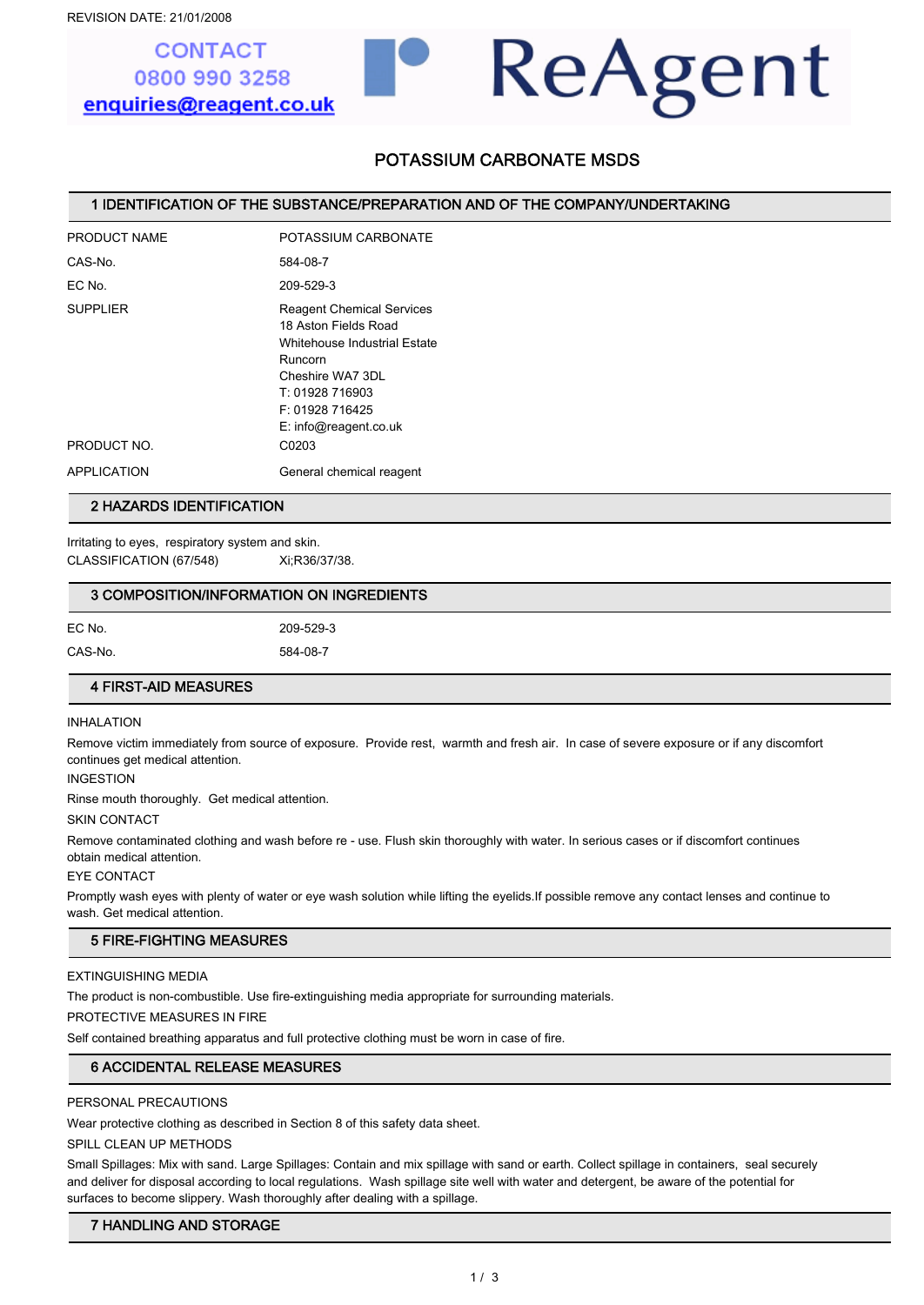#### REVISION DATE: 21/01/2008

## POTASSIUM CARBONATE

USAGE PRECAUTIONS

Avoid contact with skin and eyes. Wash thoroughly all exposed skin areas after using the material.

STORAGE PRECAUTIONS

Store in closed original container at temperatures between 15°C and 25°C. Store away from direct sunlight and moisture

STORAGE CLASS

Chemical storage.

## 8 EXPOSURE CONTROLS/PERSONAL PROTECTION

ENGINEERING MEASURES

Provide adequate ventilation and appropriate extraction when dusts are generated. Work in fume cupboard.

RESPIRATORY EQUIPMENT

In case of inadequate extraction or ventilation wear suitable dust respirator.

HAND PROTECTION

Wear protective gloves. Rubber or plastic.

EYE PROTECTION

Wear goggles/face shield.

OTHER PROTECTION

Wear suitable protective clothing as protection against splashing or contamination. Provide eyewash station and safety shower.

#### HYGIENE MEASURES

Wash at the end of each work shift and before eating, smoking and using the toilet. Promptly remove any clothing that becomes contaminated. Wash promptly if skin becomes contaminated. When using do not eat, drink or smoke.

### 9 PHYSICAL AND CHEMICAL PROPERTIES

| APPEARANCE                            | Solid                  |                            |                           |  |
|---------------------------------------|------------------------|----------------------------|---------------------------|--|
| <b>COLOUR</b>                         | White                  |                            |                           |  |
| <b>ODOUR</b>                          | <b>Odourless</b>       |                            |                           |  |
| <b>SOLUBILITY</b>                     | Very soluble in water. |                            |                           |  |
| MELTING POINT (°C)                    | 891                    | <b>RELATIVE DENSITY</b>    | 2.4 20                    |  |
| <b>BULK DENSITY</b>                   | $\sim 0.75$ kg/l       | pH-VALUE, DILUTED SOLUTION | $11.5 - 12.55\%$ (50 g/l) |  |
| SOLUBILITY VALUE (g/100g<br>H2O@20°C) | Approx. 112g           |                            |                           |  |

#### 10 STABILITY AND REACTIVITY

**STABILITY** Moisture sensitive. MATERIALS TO AVOID Acids. Alkaline earth metals in powdered form

## 11 TOXICOLOGICAL INFORMATION

TOXIC DOSE 1 - LD 50 2000 mg/kg (oral rat) TOXIC CONC. - LC 50 500 mg/m3 (inh. rab.) INHALATION Irritation of mucous membranes and coughing INGESTION Irritation of the mouth, the oesophagus and the gastrointestinal tract. SKIN CONTACT Irritating to skin. EYE CONTACT Irritating to eyes.

## 12 ECOLOGICAL INFORMATION

#### **ECOTOXICITY**

Although not classified as environmentally hazardous, harmful effects cannot be excluded in the event of improper handling or disposal. Harmful effect due to pH shift Do not allow to enter drinking water, waste water or soil.

## 13 DISPOSAL CONSIDERATIONS